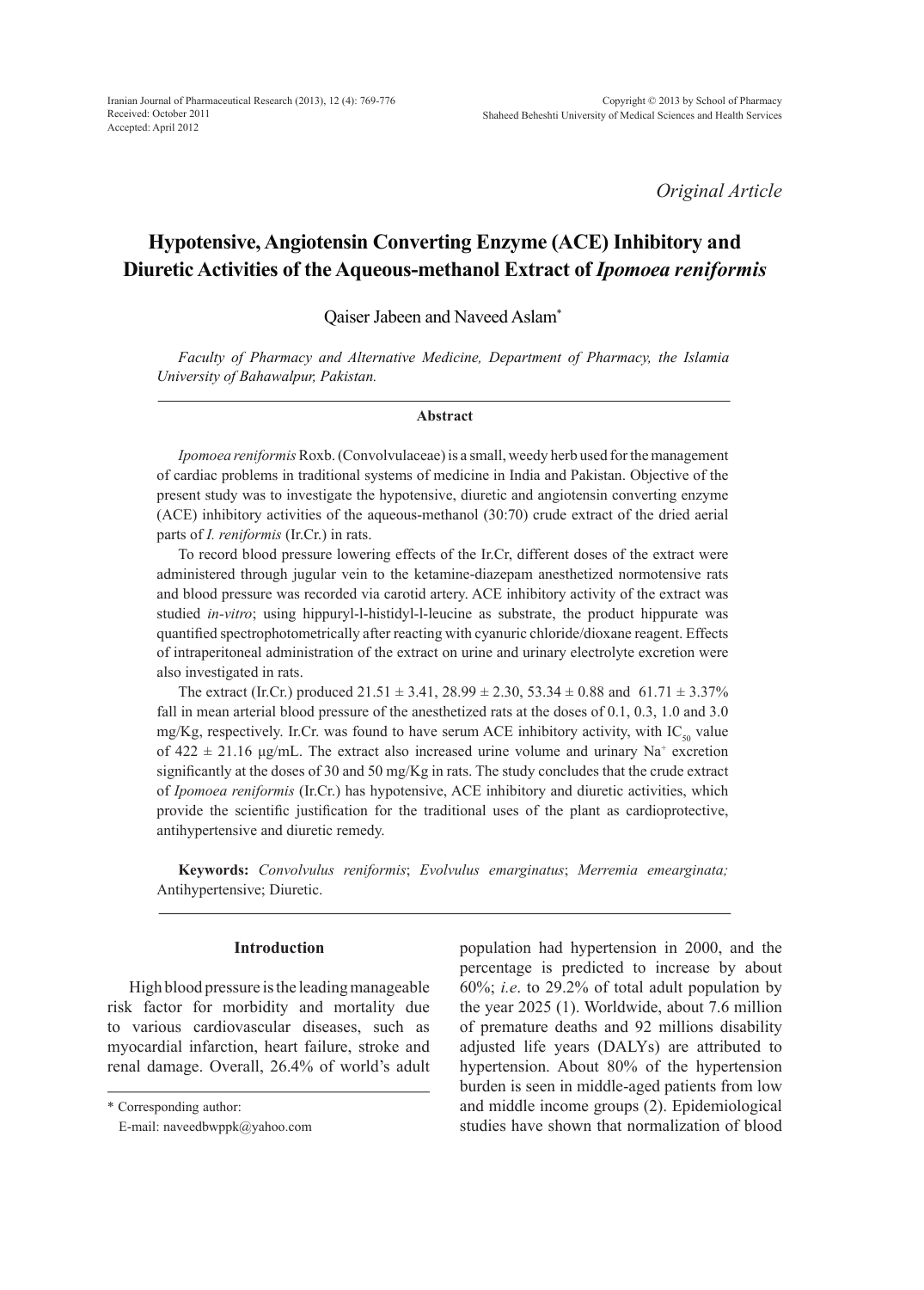pressure is associated with significant reduction in major cardiovascular events (3). In developing countries, majority of population uses botanical drugs due to easy access and affordability (4). Several botanicals have been used for the treatment of hypertension. One of such plants is *Ipomoea reniformis.*

*Ipomoea reniformis* Roxb. belongs to the plant family Convolvulaceae. It is a small creeping, perennial, weedy herb, that grows in damp places of fields, roadsides and forest floors. It is also called as *Convolvulus reniformis* Roxb., *Evolvulus emarginatus* Burm. f., *Merremia emearginata* (Burm. f.) Hallier f. and *Merremia gangetica* Auct.. The herb is distributed in the Subcontinent, China, Indonesia, Australia and Africa (5). In India and Pakistan, the herb is used in food and in traditional systems of medicine for the treatment of sexual debility (6), stomach problems (7), epilepsy, leucoderma, cough, headache, neuralgia, rheumatism, inflammation, fever, kidney and bladder diseases, heart problems and anemia. The herb is also used as diuretic and laxative (8-10).

Few scientific studies have reported the phytochmeical and pharmacological aspects of the herb. Resins, glycosides, reducing sugars, amino acids, tannins and fixed oils have been reported to be present in various extracts of the plant. Seeds of the plant have shown to be rich in caffeic, p-coumaric, ferulic and sinapic acids esters (10). Pharmacological investigations have demonstrated that the herb has antioxidant, *α*-amylase inhibitory (11), nephroprotective (12), anti-inflammatory (13) and anticancer (14) activities. Reports on scientific evidences for blood pressure lowering and cardiovascular protective effects of the *Ipomoea reniformis* are scarce and/ or are inadequately demonstrated. Therefore, we studied the aqueous-methanol extract of the aerial parts of the herb for hypotensive effects in rats. Possibilities of involvement of serum ACE inhibitory and diuretic activities contributing to blood pressure lowering effect were also investigated in the present study.

#### **Experimental**

#### *Animals*

Sprague-Dawley rats of either sex weighing

between 250-300 g and albino mice of either sex weighing between 15-30 g were used in the experiments. Animals were housed at the animal house of the department of Pharmacy, the Islamia University of Bahawalpur, Pakistan, kept in housing cages with saw dust (renewed after every 48 h), maintained at temperature of  $25 \pm 3$ °C and exposed to 12 h light/12 h dark cycles. The animals had free access to water and a standard diet. The "Guide for the care and use of laboratory animals" issued by Institute of Laboratory Animal Research, Commission on Life Sciences, National Research Council (1996) was complied with and the study was approved by the Ethical Committee of the faculty of Pharmacy and Alternative Medicine, the Islamia University of Bahawalpur.

#### *Plant material*

The dried aerial parts of *Ipomoea reniformis* were purchased from a reputed local herbal shop, i.e. Shadab Dawakhana, Shahi Bazar, Bahawalpur, Pakistan, and identified by Mr. Abdul Hameed, Botanist of the Cholistan Institute of Desert Studies, the Islamia University of Bahawalpur. A sample of the plant material was kept in the herbarium of the Pharmacology Section, faculty of Pharmacy and Alternative Medicine, the Islamia University of Bahawalpur, and voucher No. IR-AP-08-10-012 was assigned to it for future reference.

#### *Chemicals*

Acetylcholine, cyanuric chloride, dimethyl sulphoxide (DMSO) and hippuryl-l-histidyll-leucine (HHL) were purchased from Sigma-Aldrich, USA. Folin-Ciocalteu reagent was purchased from Merck, Germany. Ketamine injections (Ketalar®, Akahai Pharmaceuticals, Karachi), diazepam injections (Valium®, Roche Pharmaceuticals, Karachi), adrenaline injections (PDH Pharmaceuticals, Lahore), heparin injections (Heparol®-5000, China), captopril (Bristol-Myers Squibb, Pakistan) and frusemide injections (Lasix®, Sanofi-Aventis, Karachi) were made available from the drug store. All other chemicals/solvents were of analytical grade.

#### *Extraction procedure*

The plant material was ground in an electric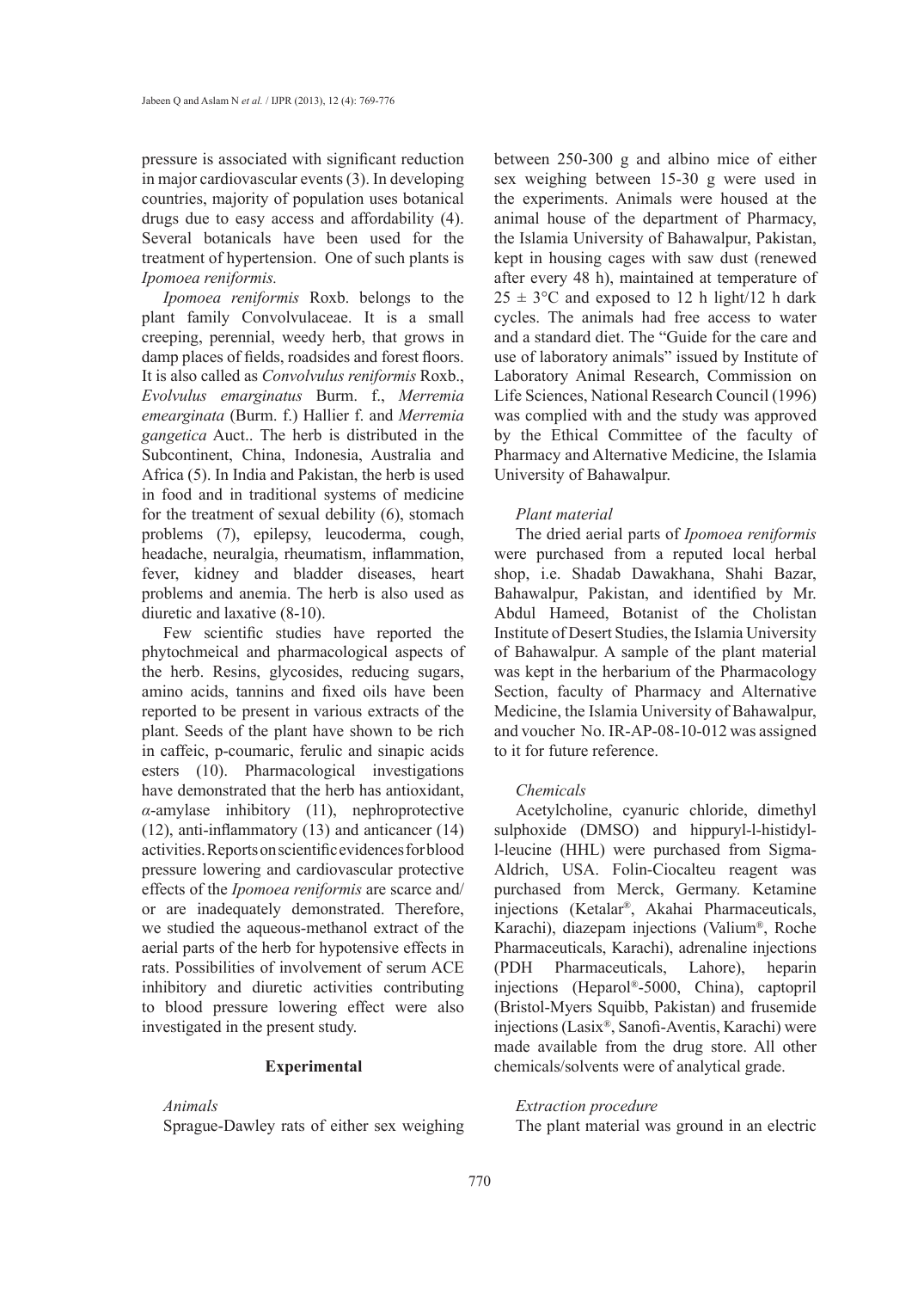grinder to a coarse powder and soaked in aqueous-methanol (30: 70) at room temperature with occasional stirring for three days. It was filtered through muslin cloth and then through Whatman grade 1 filter paper. The procedure of soaking and filtration was repeated with the residue using fresh solvent for two more times. All the three filtrates were combined and evaporated using rotary evaporator (Heidolph Laborota-efficient-4000, Germany) under reduced pressure at temperature ranging between  $40-50^{\circ}$ C to a thick, semisolid paste of greenish brown colour; *i.e.* the crude extract of *Ipomoea reniformis* (Ir.Cr.). The yield of the extract was 11.9% (w/w). The extract was solubilized in normal saline containing 5% DMSO for blood pressure experiments, in 50% DMSO for ACE inhibitory assay and suspended in normal saline for diuretic and toxicity assays.

### *Phytochemical analysis*

Quantitative determination of total phenolic contents was performed by Folin-Ciocalteu method using gallic acid as standard as described by Chang *et al*. (15). Preliminary qualitative screening of major secondary metabolites for presence of alkaloids, saponins, flavonoids, tannins, anthraquinones, cyanogenic glycosides and coumarins was conducted by the standard methods already described by various authors (16-18).

## *Blood pressure measurements in anesthetized rats*

The blood pressure (BP) of the anesthetized rats was recorded by method described by Gilani *et al.* (19) with some modifications. Animals were anesthetized with ketamine (50-80 mg/ Kg) and diazepam (5 mg/Kg), both injected intraperitoneally through separate syringes. This anesthetic combination has been shown to provide adequate anesthesia in rats with stable cardiovascular parameters within normotensive limits (20, 21).

Animals were fixed in supine position on a dissecting table. Temperature was maintained with the help of an overhead lamp. Trachea, right jugular vein and left carotid artery were exposed by a small mid-tracheal incision. The trachea was cannulated with 18 gauge polyethylene tubing (outer diameter 1.27 mm, internal diameter 0.84 mm) to facilitate spontaneous respiration. The right jugular vein was cannulated with polyethylene tubing PE-50 (outer diameter 0.97 mm, internal diameter 0.58 mm) for intravenous injection of drugs and the plant extract solutions. The left carotid artery was cannulated with polyethylene tubing PE-50 filled with heparinized saline (60 IU/mL) and connected to a pressure transducer (MLT0699 disposable BP transducer, AD Instruments, Australia) filled with the same solution. The pressure transducer was coupled with PowerLab 4/30 and LabChart Pro software (AD Instruments, Australia) for BP and heart rate (HR) recordings. A system calibration was performed with the help of mercury manometer connected to pressure transducer before the start of first experiment every day. The exposed surface of the cannulation area was covered with a piece of cotton swab moistened with warm saline. Heparinized saline (0.1 mL) was injected to cannulated rat to prevent blood clotting. Acetylcholine (1  $\mu$ g/Kg) and adrenaline (1  $\mu$ g/ Kg) were used to check the hypotensive and hypertensive responsiveness of each animal before administration of the test substance.

After 15-20 min of equilibration, 0.1 mL of the extract or drug solution was injected intravenously followed by 0.1 ml of saline flush. BP was allowed to return to the resting level before every next dosing. Pulse pressure was obtained by subtracting diastolic BP (DBP) from systolic BP (SBP). Mean arterial blood pressure (MABP) was calculated by adding the values of DBP and one-third of pulse width. Change in blood pressure was recognized as the difference between the steady state values before and the lowest readings after administration of each dose of the test substance.

### *Angiotensin converting enzyme (ACE) inhibitory assay*

The activity of serum ACE was determined using hippuryl-l-histidyl-l-leucine (HHL) as the substrate. The enzyme hydrolyzes this molecule to give hippurate in the presence of boric acid/NaOH buffer containing NaCl. The final concentrations in the incubation mixture were 80 mmol/L boric acid (adjusted to pH 8.3 with 5 M NaOH), 800 mmol/L NaCl and 4 mmol/L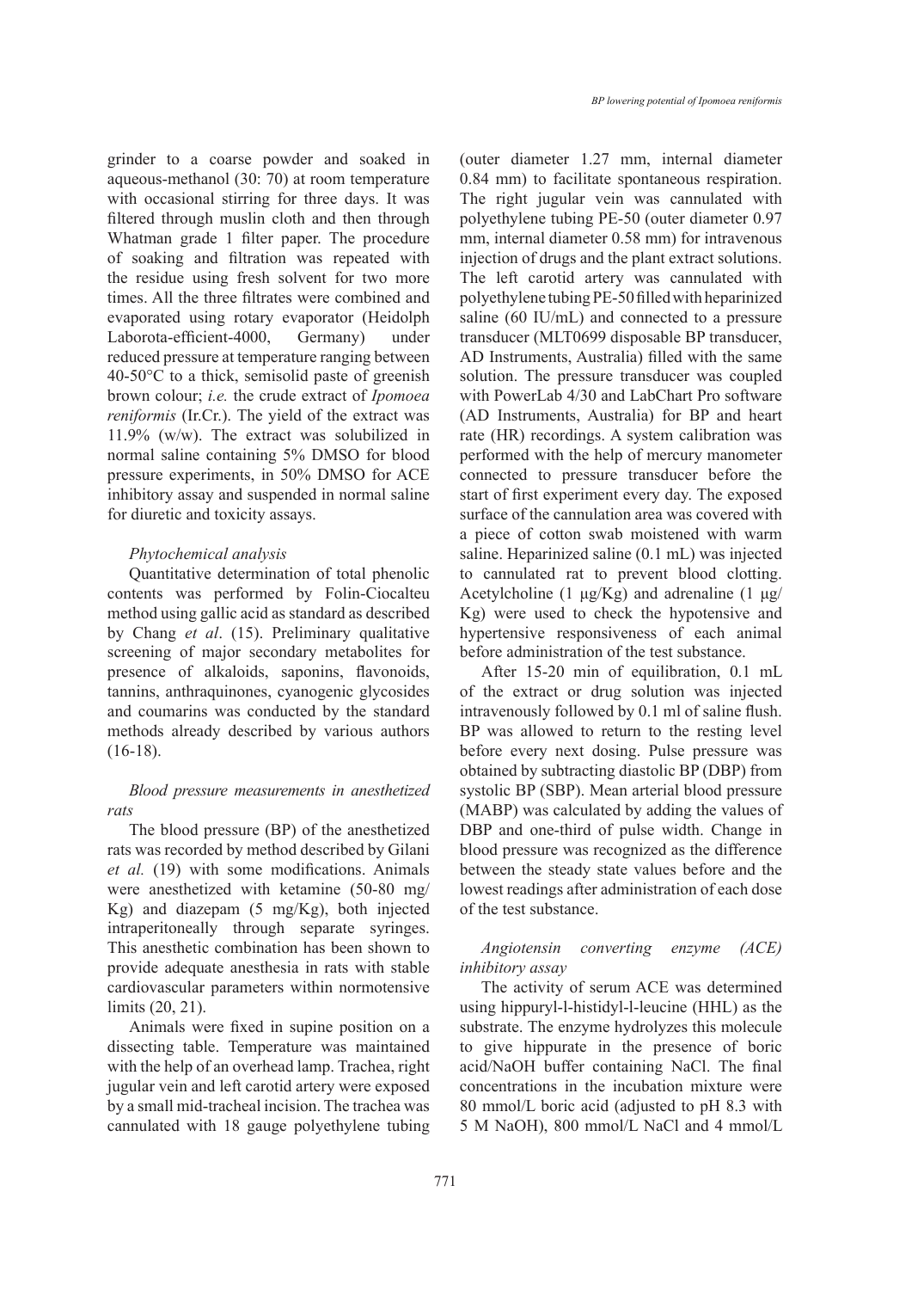of HHL. The liberated hippurate was reacted with the coloring reagent; *i.e.* cyanuric chloride/ dioxane (9 g/L) in the presence of phosphate buffer  $(200 \text{ mmol/L}, \text{pH } 8.3)$ , to yield a chromogen, which was quantified from its absorbance at 382 nm (22). Rat blood was obtained through cardiac puncture under ketamine-diazepam anesthesia and allowed to clot for 15 min at room temperature; and the serum, separated by centrifugation for 15 min at the speed of 5000 rpm, was used as source of ACE.

Briefly, 0.1 mL of borate buffer was mixed with 0.05 mL of the extract solution and 0.05 ml of rat serum as source of ACE. After incubation at 37°C for 10 min, 0.05 mL of HHL solution (20 mM) warmed at 37°C was added to the reaction mixture and the reaction was allowed to proceed for 60 min at 37°C. The reaction was terminated with 0.25 mL of 1 M HCl solution and 30 sec later, neutralized with same volume of 1 M NaOH solution. Then 1 ml of phosphate buffer and 0.75 mL of coloring reagent were added, followed by mixing vigorously using vortex mixer (SeouLin Bioscience, Korea) for 30 sec in bursts of 5-10 sec, and allowed to stand for 5 min, vortex-mixed again, and then, centrifuged at 3000 rpm for 10 min in a bench centrifuge to remove denatured proteins and excess cyanuric chloride. Absorbance of the clear supernatant solution was measured by spectrophotometer (Model U2020, IRMECO Germany). For positive control, 50% DMSO was used instead of extract solution; and for negative control, terminating and neutralizing solutions were added just after serum before the substrate. Captopril  $(2 \mu M)$  was used as standard ACE inhibitor for comparison. All determinations were performed in triplicate. The percentage inhibition was calculated by using the formula: ACE Inhibition  $(\% ) = [ (A$ positive control  $-A$  sample)  $\times$  100] / [(A <sub>positive control</sub>  $-A$  <sub>negative</sub>  $_{\text{control}}$ )], where " $\mathbf{A}$ " is the absorbance of respective solution at 382 nm.

### *Diuretic assay*

The diuretic assay was performed according to the method described by Jabeen *et al.* (23). Briefly, Sprague-Dawley rats were randomly assigned into five groups of five animals each. The control group received normal saline (10 mL/Kg, IP). Another group of animals was given frusemide (10 mg/Kg, IP) as standard diuretic. The treated groups of animals were injected with different doses of extract, intraperitoneally. Immediately after dosing, animals were individually housed in metabolic cages (Techniplast, Italy) and the urine was collected for 6 h. Total urine volume was calculated and  $Na<sup>+</sup>$  and  $K<sup>+</sup>$  urinary concentrations were measured by using clinical flame photometer (Model 410C, Sherwood, UK).

#### *Acute toxicity test*

Albino mice were divided into different groups of five animals in each group. Increasing doses of the extract  $(1, 2, 3 \text{ and } 5 \text{ g/Kg})$  were given orally in 10 mL/Kg volumes, to different groups serving as test groups. Another group was given normal saline (10 mL/Kg) as negative control. The animals were allowed food and water *ad libitum* and kept under regular observation for 6 h and then lethality was noted after 24 h (23).

#### *Statistical analysis*

The results were analyzed statistically using software GraphPad Prism 5.01. The data was expressed as mean  $\pm$  SEM. IC<sub>50</sub> was calculated by nonlinear curve fitting. Student's *t*-test was used to compare an experimental group with control group. The values at  $p < 0.05$  were regarded as statistically significant.

#### **Results and Discussion**

#### *Phytochemical analysis*

The extract was found positive for alkaloids, flavonoids, tannins and coumarins. Saponins, anthraquinones and cyanogenic glycosides were absent. Total phenolic contents as determined by Folin-Ciocalteu method were calculated as  $152 \pm 1.85$  mg of gallic acid equivalent (GAE) per gram of the extract  $(n = 3)$ . Presence of a variety of phytochemicals in the crude extract of *I. reniformis* (Ir.Cr.) indicates high therapeutic potential of the plant. The presence of phenolic compounds; especially tannins and flavonoids, suggests that the plant may have protective effects on cardiovascular system, as such compounds have been reported to have antioxidant, vasorelaxant, hypotensive and ACE inhibitory effects (24, 25). Short term oral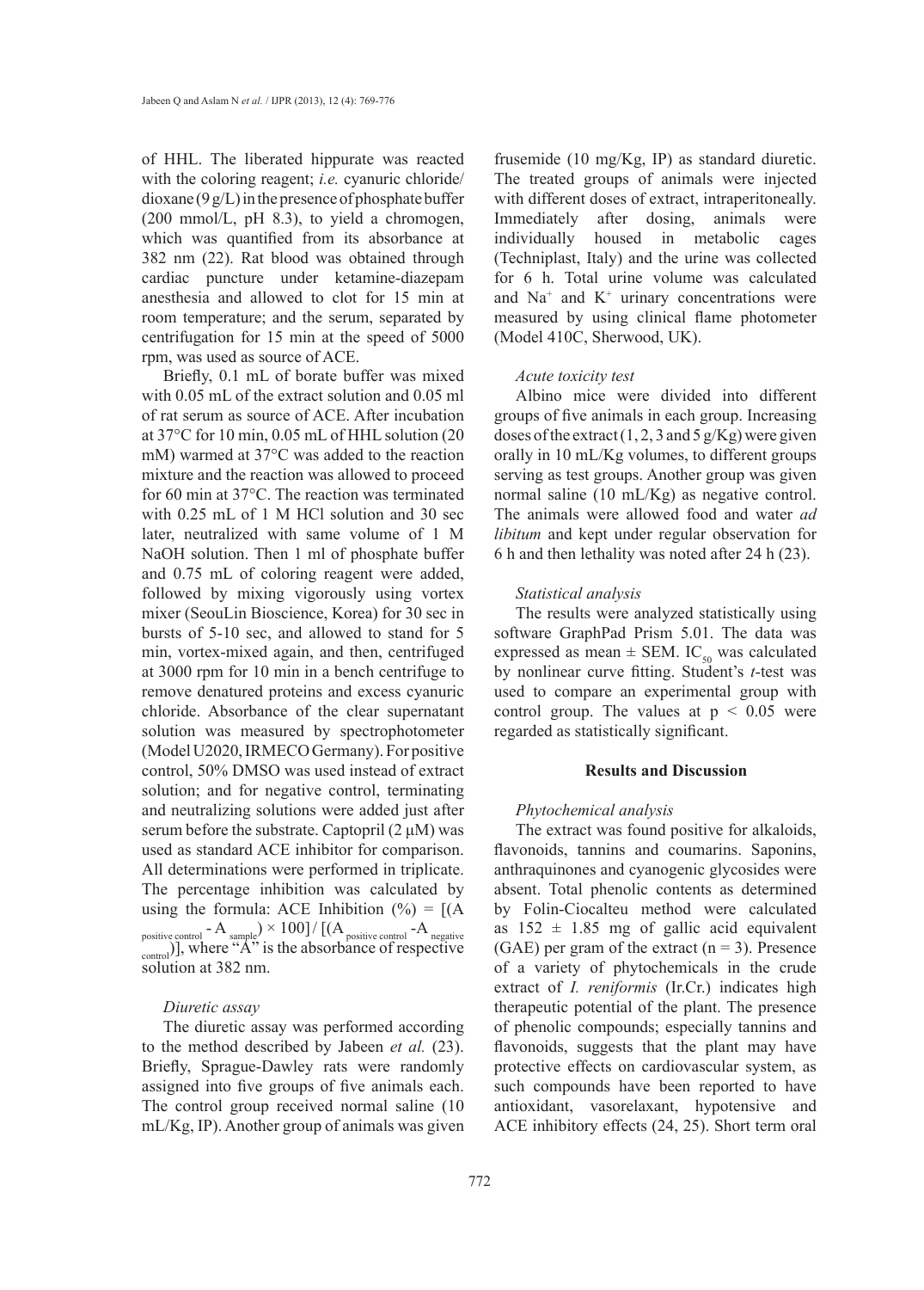| <b>Treatment</b> (dose)      | % Fall in SBP    | % Fall in DBP    | % Fall in MABP   |
|------------------------------|------------------|------------------|------------------|
| Ir.Cr. $(0.1 \text{ mg/Kg})$ | $10.08 \pm 4.96$ | $31.62 \pm 4.00$ | $21.51 \pm 3.41$ |
| Ir.Cr. $(0.3 \text{ mg/Kg})$ | $18.49 \pm 4.28$ | $34.35 \pm 2.20$ | $28.99 \pm 2.30$ |
| Ir.Cr. $(1.0 \text{ mg/Kg})$ | $38.55 \pm 4.05$ | $57.10 \pm 3.89$ | $53.34 \pm 0.88$ |
| Ir.Cr. $(3.0 \text{ mg/Kg})$ | $51.44 \pm 4.02$ | $72.75 \pm 2.83$ | $61.71 \pm 3.37$ |

**Table 1.** Effects of the crude extract of *Ipomoea reniformis* (Ir.Cr.) on systolic blood pressure (SBP), diastolic blood pressure (DBP) and mean arterial blood pressure (MABP) of anesthetized rats.

The values are mean  $\pm$  SEM of four determinations.

administration of polyphenols has been shown to administration of polyphenols has been shown to administration of polyphenols has been shown to decrease blood pressure in rats via improvement decrease blood pressure in rats via improvement decrease blood pressure in rats via improvement in endothelium-dependant vasodilatations (26). in endothelium-dependant vasodilatations (26). in endothelium-dependant vasodilatations (26). *Hypotensive effect in anesthetized rats*

# Hypotensive effect in anesthetized rats

extract of *I. reniformis* (Ir.Cr.) in anesthetized rats produced dose-dependant fall in mean arterial blood pressure (MABP), systolic blood pressure  $(SBP)$  and diastolic blood pressure (DBP) in the dose range of 0.1 to 3.0 mg/Kg. Figure 1 shows a representative tracing of an experiment and percent fall in MABP, SBP and DBP are summarized in Table 1. Maximum reduction in blood pressure was observed after administration of the extract (Ir.Cr.) at the dose of  $3 \text{ mg/Kg}$ , of the extract (H.Cr.) at the dose of 5 mg/Kg, and  $\frac{1}{2}$  and  $\frac{1}{2}$  mg/Kg  $\frac{1}{2}$  and  $\frac{1}{2}$  at the dose of 5 mg/Kg, and  $\frac{1}{2}$  and  $\frac{1}{2}$  converting Enzyme the effect produced by acetylcholine at the dose of 1  $\mu$ g/Kg (Figure 1). The extract decreased both SBP and DBP of the anesthetized rats but the fall in DBP was greater than that in SBP. This kind of blood pressure lowering effect has been ACE activity by different concentration observed with *β*-adrenergic receptor agonistic drugs, which cause vasodilation with increased t cardiac output, resulting in greater fall of DBP  $\frac{1}{2}$  summarized in Table 1. Maximum reduction in Table 1.  $\frac{1}{2}$  ppp. and d Uring the Uring the State of Order pressure<br>
(DRP) and diastolic blood pressure (DRP) in between the distribution of  $(921)$  m<br>dose range of 0.1 to 3.0 mg/Kg. Figure 1  $\frac{1}{2}$  and  $\frac{1}{2}$  in Mabrie 1.1 in Ma $\frac{1}{2}$  and DBP and DBP are proposed to  $\frac{1}{2}$  and  $\frac{1}{2}$  are proposed to  $\frac{1}{2}$  and  $\frac{1}{2}$  are proposed to  $\frac{1}{2}$  are proposed to  $\frac{1}{2}$  and  $\frac{1}{2}$  are pr summarized in MADD CDD and DDD are percent fun in *was* to, sort and *DDI* are  $\omega$  pressure was observed and during and duration than  $\omega$ ch is greater in magnitude and duration than *inhibition ng ng*. *f i***guit <b>***f* 

The intravenous administration of the crude Antihypertensive and hypotensive dru (27). However, the involvement of other receptors and ion channels cannot be ignored. The extract was also found to decrease heart rate (HR), but the fall in HR was not dose-dependant, possibly due to the involvement of reflex mechanisms. Antihypertensive and hypotensive drugs may act by various mechanisms; such as direct and/ are by various incendiments, such as an eventual inhibition of contraction of vascular smooth minoritori or contraction or vascular sinootin<br>muscle causing decrease in total peripheral mascic causing accrease in total peripheral resistance or combination of mechanisms. Results of our study demonstrated that the Ir.Cr. recent fall in MABP, SBP and DBP are has hypotensive and cardiodepressent effects in anes the tized rats. **Nation** of contraction of vascular smooth **(matrice ratalized** are combination of mechanisms) *inhibition* The crude extract of *I. reniformis* was *c* or compliant of meet

#### *Angiotensin Converting Enzyme (ACE) inhibition* tested for serum ACE activity *in vivo* at the Angiotensin Converting Enzyme (ACE)  $\mathcal{M}$  multiplied in  $\mathcal{M}$ tested for serum ACE activity *in vivo* at the  $\text{Arg}$ concentrations of  $\text{Cone}$  converting  $\text{Enc}(\text{ACE})$  $\frac{m}{\sqrt{2}}$  in the percentage in the percentage in the percentage in the series of services in the series of services in the series of services in the series of services in the series of services in the services in the s

The crude extract of *I. reniformis* was tested for serum ACE activity *in-vitro* at the BP and DBP of the anesthetized rats but concentrations of 0.01, 0.025, 0.5, 1.0 and 2.0 mg/mL. The percentage inhibitions of serum ACE activity by different concentrations of the extract are shown in Table 2. The  $IC_{50}$  value of the extract was calculated as  $422 \pm 21.16 \,\mu\text{g/mL}$ The crude extract of *I. rentformis* was  $\sum_{K}$   $\sum_{K}$   $\sum_{K}$   $\sum_{K}$   $\sum_{K}$   $\sum_{K}$   $\sum_{K}$   $\sum_{K}$   $\sum_{K}$   $\sum_{K}$   $\sum_{K}$   $\sum_{K}$   $\sum_{K}$   $\sum_{K}$   $\sum_{K}$   $\sum_{K}$   $\sum_{K}$   $\sum_{K}$   $\sum_{K}$   $\sum_{K}$   $\sum_{K}$   $\sum_{K}$   $\sum_{K}$   $\sum_{K}$   $\sum_{K}$   $\sum_{K}$   $\sum_{K}$   $\sum_{K$ The crude extract of  $\mu$  rentforms was sted for serum ACE activity *in-vitro* at the<br>speculations of 0.01, 0.025, 0.5, 1.0 and 2.0  $V_{\alpha}$  (50 mg). The extract decreased total for serum ACE activity in vitro at



formis (Ir.Cr.) on blood pressure of an anesthetized rat. 5% DMSO in normal saline was used as solvent for Ir.Cr. Arrows indicate the Figure 1. A typical tracing showing effects of acetylcholine (1 µg/Kg) and different doses of the aqueous-methanol extract of *Ipomoea reniformis* (Ir.Cr.) on blood pressure of an anesthetized rat. 5% DMSO in normal saline was used as solvent for Ir.Cr. Arrows indicate the time of administration of drugs.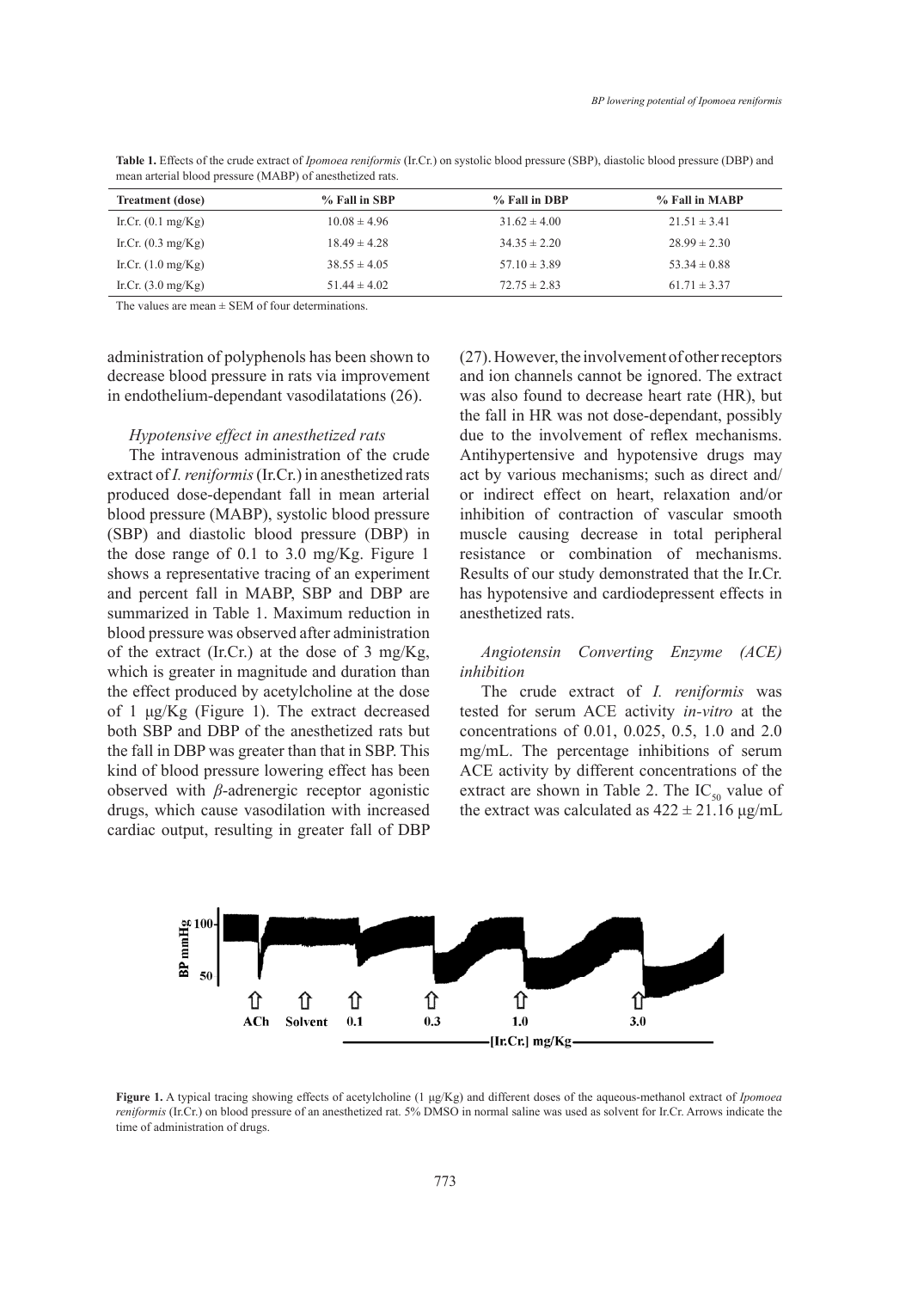| <b>Extract or drug (concentration)</b> | % Inhibition of ACE activity |  |  |
|----------------------------------------|------------------------------|--|--|
| Ir.Cr. $(0.10 \text{ mg/mL})$          | $27.13 \pm 4.51$             |  |  |
| Ir.Cr. $(0.25 \text{ mg/mL})$          | $39.40 \pm 3.18$             |  |  |
| Ir.Cr. $(0.50 \text{ mg/mL})$          | $55.86 \pm 2.12$             |  |  |
| Ir.Cr. $(1.00 \text{ mg/mL})$          | $78.98 \pm 3.16$             |  |  |
| Ir.Cr. $(2.00 \text{ mg/mL})$          | $81.11 \pm 3.89$             |  |  |
| Captopril $(2 \mu M)$                  | $88.93 \pm 3.78$             |  |  |

**Table 2.** Angiotensin converting enzyme (ACE) inhibitory activity of the crude extract of *Ipomoea reniformis* (Ir.Cr.) and captoril, the standard ACE inhibitor.

The values are mean  $\pm$  SEM of three determinations.

 $(n = 3)$ . Captopril, the standard ACE inhibitor, was found to inhibit serum ACE activity by  $88.93 \pm 3.78\%$  at 2  $\mu$ M concentration.

Angiotensin II, a decapeptide, plays important role in pathogenesis of hypertension, whose production depends upon the activity of ACE. Therefore, ACE inhibitors are one of the important therapeutic strategies for normalizing blood pressure in hypertensive patients. Several *in-vivo* and *in-vitro* studies have identified a range of medicinal plants which possess ACE inhibitory activity (28). Screening of these plants has identified several groups of natural ACE inhibitors including alkaloids, flavonoids, tannins, phenylpropanoids, proanthocyanidins, fatty acids, and terpenoids (24, 29, 30). ACE is a zinc metallopeptidase, which requires zinc ions for its activity. Tannins have general ability to precipitate water soluble proteins (31) and to chelate metal ions. The ACE inhibitory activity of the crude extract of *I. reniformis* may be due to its alkaloid, flavonoid and tannin contents, possibly through sequestration of enzyme metal co-factor, protein precipitation or through other mechanisms.

#### *Diuretic effect*

The results of diuretic assay are summarized in Table 3. The volume of urine excreted by rats per 100 g of the body weight in 6 h for control group treated with normal saline (10 mL/Kg) was compared with other groups. Frusemide (10 mg/Kg) was used as standard diuretic, which increased urine volume and urinary electrolytes significantly ( $p \leq 0.001$ ), when compared to the saline treated control group. Intraperitoneal administration of the crude extract of *I. reniformis* at the doses of 10, 30 and 50 mg/Kg increased the urine volume in rats, but increase in urine and electrolytes output was not significant at the dose of 10 mg/Kg. However, the extract significantly increased urine volume and urinary electrolytes output at the doses of 30 and 50 mg/Kg compared to the control group. Further increase in dose did not increase the urine output in rats (data not shown). The diuretic effect of the extract was found less than that of the frusemide. The ratio  $Na^{+}/K^{+}$  determines the natriuretic activity and value greater than 2 indicates favourable natriuretic effect (32). The  $Na^+/K^+$  ratio of all the treated groups was calculated in the range

**Table 3.** Effects of the crude extract of *Ipomoea reniformis* (Ir.Cr.), normal saline (N.S.) and frusemide on urine output in Sprague-Dawley rats.

| Group                          | Urine volume<br>(ml/100 g/6 h) | Na <sup>+</sup> concentration<br>(mmol/L) | $K^+$ concentration<br>(mmol/L) | $Na^+/K^+$      |
|--------------------------------|--------------------------------|-------------------------------------------|---------------------------------|-----------------|
| N. S. $(10 \text{ mL/Kg})$     | $1.036 \pm 0.136$              | $49.67 \pm 3.57$                          | $12.22 \pm 0.77$                | $4.00 \pm 0.16$ |
| Frusemide $(10 \text{ mg/Kg})$ | $4.27 \pm 0.047$ ***           | $107.50 \pm 4.31***$                      | $26.17 \pm 2.57$ ***            | $4.20 \pm 0.24$ |
| Ir.Cr. $(10 \text{ mg/Kg})$    | $1.41 \pm 0.08$                | $52.33 \pm 4.93$                          | $15.87 \pm 1.50$                | $3.40 \pm 0.37$ |
| Ir.Cr. $(30 \text{ mg/Kg})$    | $1.89 \pm 0.11*$               | $69.83 \pm 2.75**$                        | $15.58 \pm 1.23*$               | $4.70 \pm 0.50$ |
| Ir.Cr. $(50 \text{ mg/Kg})$    | $2.48 \pm 0.26$ **             | $77.50 \pm 7.71**$                        | $21.08 \pm 1.55***$             | $3.81 \pm 0.32$ |

The values are mean  $\pm$  SEM of five determinations. p-values are compared with control (N.S.) group as \*p< 0.05, \*\*p< 0.01, \*\*\*p< 0.001.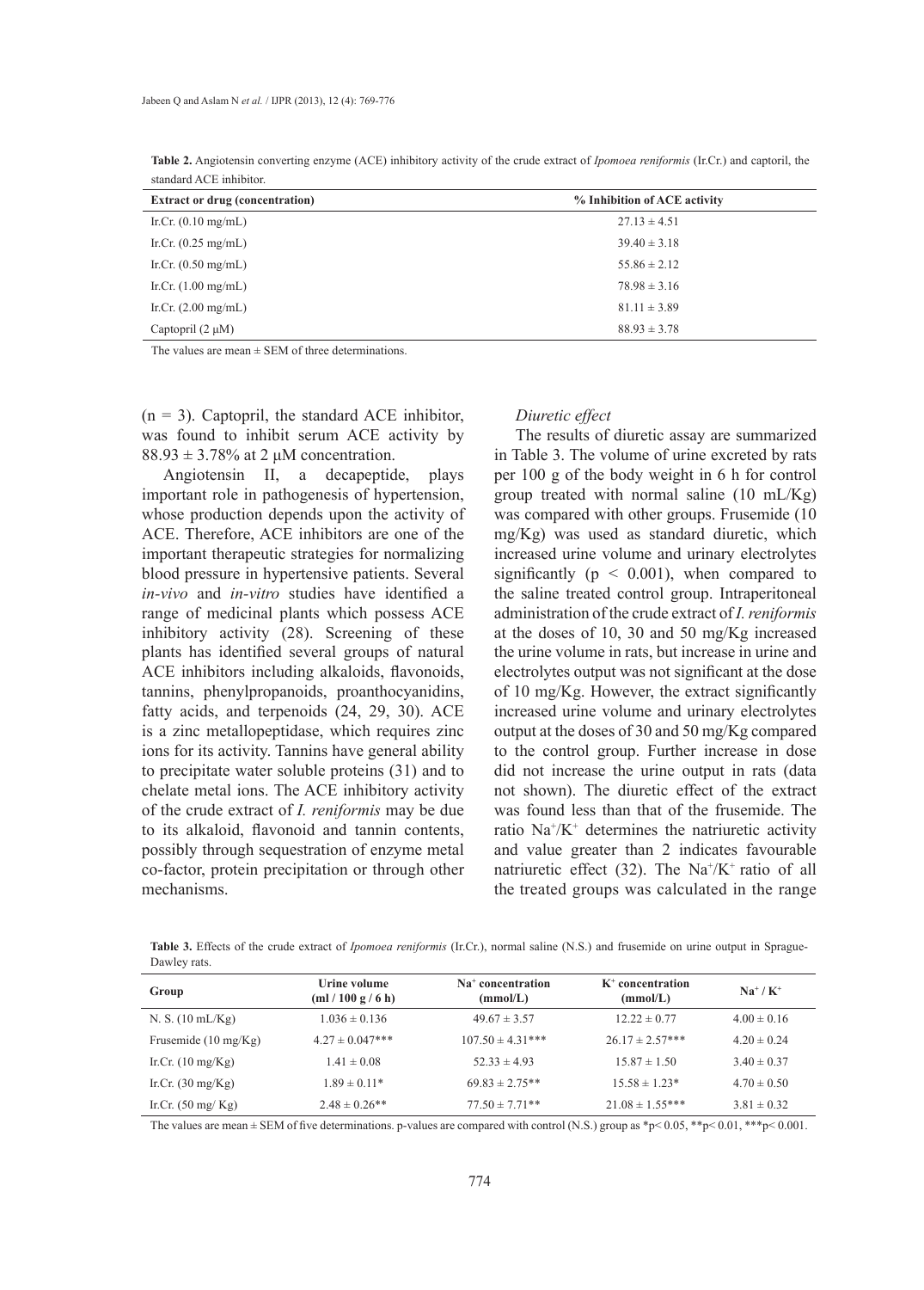of  $3.40 \pm 0.37$  to  $4.70 \pm 0.50$ , suggesting the favourble natriuretic effect of the extract.

Diuretics decrease plasma volume and subsequently venous return to the heart; *i.e*. preload. This decreases cardiac workload, oxygen demand and plasma volume, thus decreasing the blood pressure. Diuretics play an important role in volume overloaded and salt sensitive hypertensive patients (33). Previous studies demonstrated that several secondary metabolites of plants could be responsible for the diuretic effects, such as alkaloids, tannins, flavonoids, saponins, terpenoids or organic acids  $(34)$ . Alkaloids and/or phenolic compounds detected in the Ir.Cr. may be considered as responsible for the diuretic activity of the medicinal plant.

#### *Acute toxicity test*

In acute toxicity test, the Ir.Cr. was found to be safe at the tested doses of 1, 2, 3 and 5  $g/Kg$ orally.

#### **Conclusion**

The results of this study show that the polyphenols rich crude extract of the dried aerial parts of *Ipomoea reniformis* (Ir.Cr.) has dosedependant blood pressure lowering effect in rats. The extract also inhibited serum Angiotensin Converting Enzyme activity *in-vitro* with  $IC_{50}$ value of  $422 \pm 21.16 \,\mu g/mL$ . The extract was also found to have diuretic activity at the doses of 30 and 50 mg/Kg. The blood pressure lowering effect of the extract, at least in part, may be mediated through its ACE inhibitory and diuretic activities. Further studies are recommended to find out the involvement of other possible mechanisms in its blood pressure lowering activity. The present study justifies the traditional use of *Ipomoea reniformis* as blood pressure lowering and diuretic medicinal plant.

#### **Acknowledgments**

Authors wish to thank Professor Dr. Khalid Husssain Janbaz, Dean, Faculty of Pharmacy, Bahauddin Zakariya University, Multan, Pakistan, for allowing to use the facility of PowerLab in his research Lab and Mr. Abdul Hameed, Botanist of the Institute of Cholistan Studies, the Islamia University of Bahawalpur, Pakistan, for identification of the plant material. Authors report no conflict of interest.

#### **References**

- (1) Kearney PM, Whelton M, Reynolds K, Muntner P, Whelton PK and He J. Global burden of hypertension: analysis of worldwide data. *Lancet* (2005) 365: 217-223.
- Lawes MM, Hoorn SV and Rodgers A. Global burden (2) of blood-pressure-related disease, 2001. *Lancet* (2008) 371: 1513-1518.
- Lewington S, Clarke R, Qizilbash N, Peto R and Collins (3) R. Age-specific relevance of usual blood pressure to vascular mortality. *Lancet* (2003) 361: 1391-1392.
- WHO. *WHO Traditional Medicine Strategy 2002-* (4) *2005*. World Health Organization, Geneva (2002).
- United States Department of Agriculture. *Germplasm*  (5) *Resource Information Network* (GRIN). National Germplasm Resources Laboratory, Beltsville, Maryland (2010).
- (6) Jain A, Katewa SS, Galav P and Nag A. Some therapeutic uses of biodiversity among the tribals of Rajasthan. *Indian J. Tradit. Knowledge* (2008) 7: 256-262.
- Muthu C, Ayyanar M, Raja N and Ignacimuthu (7) S. Medicinal plants used by traditional healers in Kancheepuram District of Tamil Nadu. *India. J. Ethnobiol. Ethnomed*. (2006) 2: 43.
- Nadkarni AK. *Indian Materia Medica*. Popular (8) Parkashan Pvt. Ltd., Mumbai (1976) 690.
- Khare CP. *Indian Medicinal Plants.* Springer Science, (9) NY (2007) 335.
- Bhatt MK, Dholwani KK, Saluja AK. *Ipomoea*  (10) *reniformis*: A scientific review. *Int. J. Pharm. Pharm. Sci.* (2010) 2: 22-23.
- Babu AV, Rao RSC, Kumar KG, Babu BH and (11) Satyanarayana PVV. Biological activity of *Merremia emarginata* crude extracts in different solvents. *Res. J. Med. Plants* (2009) 3: 134-140.
- V, Chinnikrishnaiah V, Raghu MV, Raghavendra HG and Ranganayakulu D. Nephroprotective activity of *Merremia emarginata* Brum against cisplatin induced nephrotoxic rats. *J. Adv. Drug Res.* (2010) 1: 27-34. (12)
- (13) Sanja SD, Sheth NR, Joshi DM, Golwala DK, Patel D and Raval MK. Anti-inflammatory activity of *Ipomoea reniformis* methanolic extract. *Int. J. Pharm. Sci. Drug Res.* (2009) 1: 176-179.
- Babu AV, Sujatha K, Valli AS, Narayana KJP, Babu (14) BH and Satyanarayana, PVV. Anticancer and antiinflammatory activities of extracts of *Merremia emerginata*. *Biosci. Biotechnol. Res. Asia* (2009) 6: 835-838.
- (15) Chang ST, Wu JH, Wang SY, Kang PL, Yang NS and Shyur LF. Antioxidant activity of extracts from *Acacia confusa* bark and heartwood. *J. Agric. Food Chem.* (2001) 49: 3420-3424.